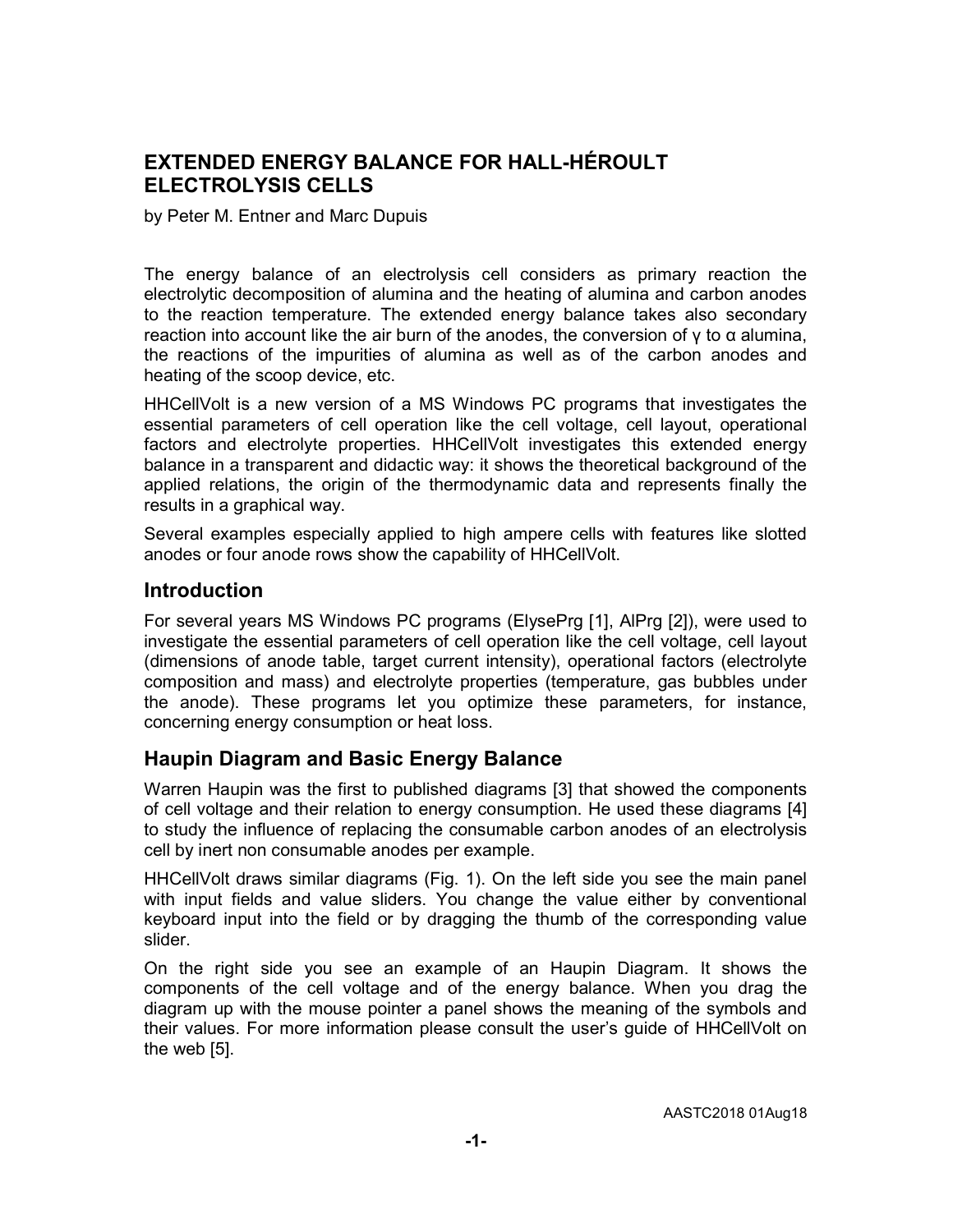

Fig. 1: The main page of HHCellVolt with Haupin Diagram: on the left you see the main input panel. The panel contains input field with values sliders. You change the values with the keyboard, the mouse wheel or by dragging the thumb of the value slider.

As already mentioned the **Basic Energy Balance** was used to investigate the effects when replacing the consumable carbon anodes by inert non consumable anodes. This balance considers only the electrolysis reaction (Equ.1,  $\eta$ : fractional current efficiency), the heating of alumina and the heating of the anodes as well as the heat production by Joule heat inside the cell.

$$
\frac{1}{2}Al_2O_3 + \frac{3}{4\eta}C = Al + \frac{3}{4}\left(2 - \frac{1}{\eta}\right)CO_2 + \frac{3}{2}\left(\frac{1}{\eta} - 1\right)CO
$$
 Equ.1

### Extended Energy Balance

This balance considers in addition to the Basic Energy Balance more events and chemical reaction that happen in the electrolysis cell. These processes produce either energy (exothermic reactions, heat sources) or consume energy (endothermic reaction, heat sinks).

In the literature and on the Internet, you find several publications that report about applications and programs that treat the behavior of an Hall-Héroult electrolysis cell ([6] – [12]). Some of them ([7] - [9]) examine especially the extended energy balance of an electrolysis cell.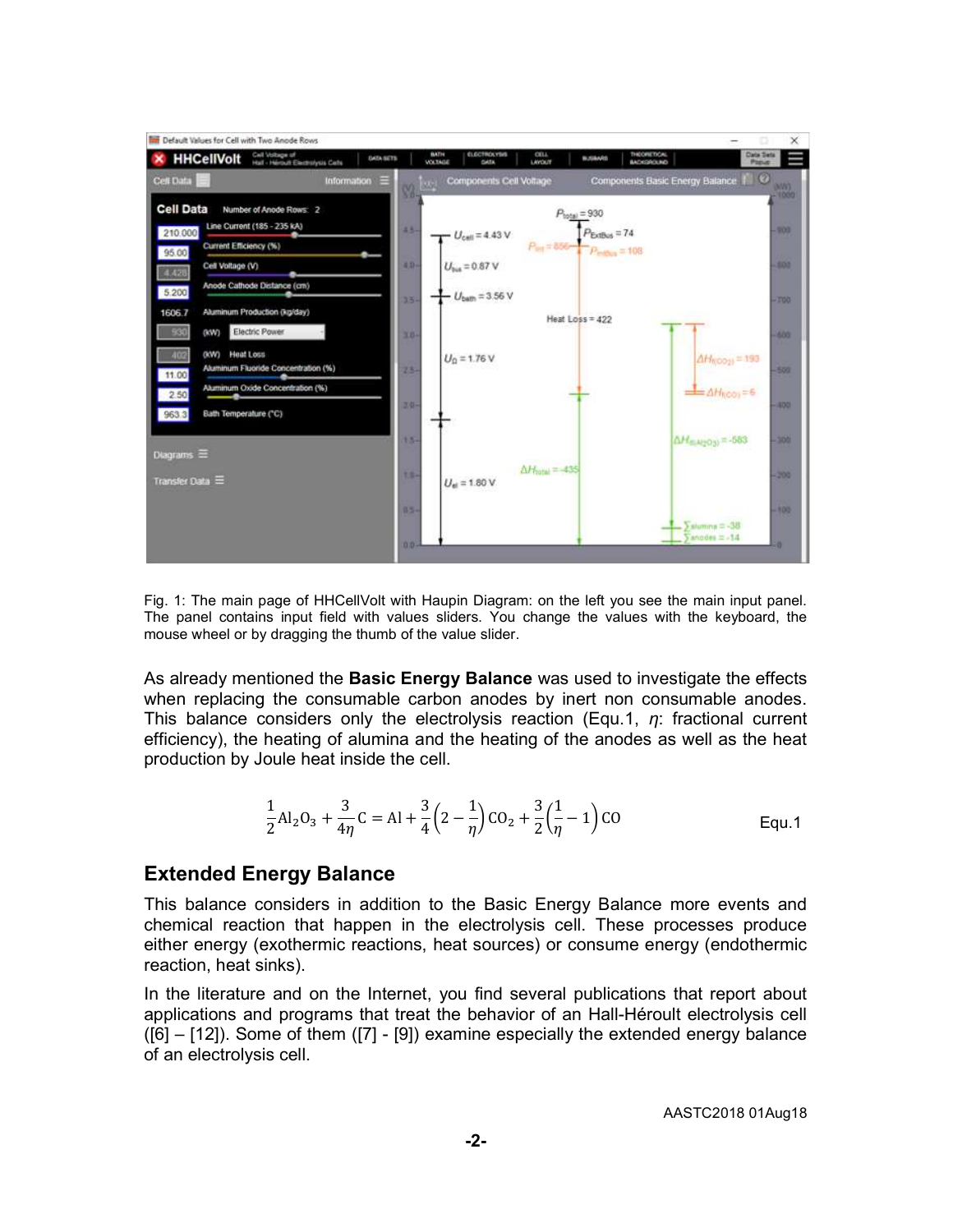HHCellVolt divides the chemical reactions and events that are relevant for the energy balance in the following way: alumina, anode carbon and other processes. The contribution of processes at the cathode (aluminum carbide formation or reaction of sodium with the bottom carbon blocks, for instance) are considered to be too small for the energy balance.

HHCellVolt shows on the THEORETICAL BACKGROUND sliding page the reactions and how it determines the components of the energy balance (Fig. 2).



Fig. 2: THEORETICAL BACKGROUND, Alumina Panel: this panel shows the details of alumina reaction concerning the energy balance: among others the γ to α phase transformation or reaction of impurities like sodium oxide, for instance.

The Relations for the Energy Balance panel shows the details how HHCellVolt determines the thermodynamic values. Linear interpolation or Shomate relations are applied using the JANAF tables (Fig. 3).

The user of HHCellVolt defines on the Electrolysis Data Page the extend of these processes, for instance, how much the entire air burn of the carbon anodes contributes to the energy balance. Figure 4 shows an overview diagram of all the exothermic and endothermic processes that HHCellVolt considers for the extended energy balance. It indicates also the difference Extended minus Basic Energy Balance. That difference can be positive or negative depending on the user selection. Similar to the Haupin Diagram HHCellVolt displays also a diagram of the Extended Energy Balance (Fig. 5).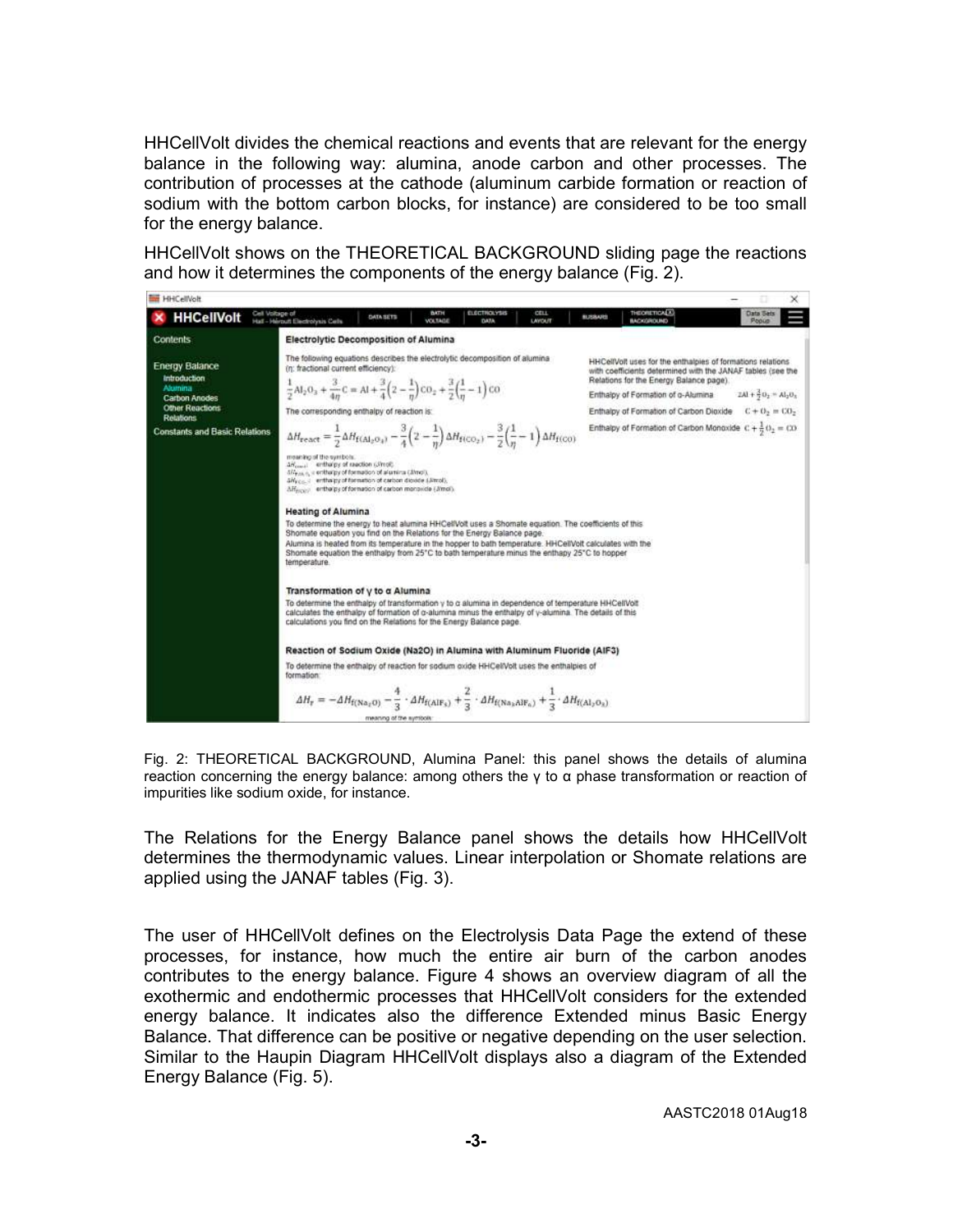| <b>HHCellVolt</b>                                                                                                     |                                                                                                                                                                                                                                                                                                                                                                                                                                                                     | ×                                                                                                                                                                                                                                                     |  |
|-----------------------------------------------------------------------------------------------------------------------|---------------------------------------------------------------------------------------------------------------------------------------------------------------------------------------------------------------------------------------------------------------------------------------------------------------------------------------------------------------------------------------------------------------------------------------------------------------------|-------------------------------------------------------------------------------------------------------------------------------------------------------------------------------------------------------------------------------------------------------|--|
| Cell Voltage of<br><b>HHCellVolt</b>                                                                                  | <b>BATH</b><br>DATA SETS<br>Hall - Heroutt Electrolysis Cells<br><b>VOLTAGE</b>                                                                                                                                                                                                                                                                                                                                                                                     | <b>THEORETICALE</b><br><b>ELECTROLYSIS</b><br>CELL<br><b>Data Sets</b><br><b>BUSSARD</b><br><b>LAYCATT</b><br>BACKGROUND<br>Popus<br>DATA                                                                                                             |  |
| <b>Contents</b><br><b>Energy Balance</b><br><b>Introduction</b>                                                       | <b>Relations for the Energy Balance</b><br>HHCellVolt applies the data of the JANAF Thermochemocal Tables to determine the thermodynamic values of the energy balance.<br>Enthalpy of Formation<br>Enthalpy of Formation<br>Substance<br>y-Alumina                                                                                                                                                                                                                  |                                                                                                                                                                                                                                                       |  |
| Alumina<br><b>Carbon Anodes</b><br><b>Other Reactions</b><br><b>Relations</b><br><b>Constants and Basic Relations</b> | HHCellVolt uses a linear equation to determine the<br>enthalpy of formation in dependence of temperature:<br>$\Delta H_i = b + a \cdot t$<br>meaning of the symbols:<br>AR.: enthalpy of formation (kJimoi).<br>coefficients of linear equation determined from the<br>a, b<br>JANAF tables between 1100 K and 1300 K.<br>temperature (°C)<br>EL.                                                                                                                   | Values from JANAF Tables<br><b>Koefficients</b><br>k.1/mol<br>$a = 0.017260$<br>1100 K<br>$-1669.354$<br>$b = -1683.625431$<br>1300 K<br>k.I/mol<br>$-1665.902$<br>Test Temperature:<br>°C.<br>9629<br>Test Value:<br>-1667.006 k.l/mol               |  |
|                                                                                                                       | Shomate Equation<br>To determine the energy to heat a substance HHCellVolt uses Shomate<br>Equations that calculate the standard enthalow.<br>$H^0 - H_{200.15}^0 = A \cdot t + B \cdot \frac{t^2}{2} + C \cdot \frac{t^3}{2} + D \cdot \frac{t^4}{4} - \frac{E}{t} + F - H$<br>meaning of the symbols.<br>$M^{K}$ .<br>standard enthalpy (kJimol).<br>A. B. C. C. E. F. N. coefficients from the JANAF tables.<br>0.001 - temperature (IC).<br><b>W</b> START OF P | Shomate Coefficients<br>Substance:<br>v-Alumina (298-2327K)<br>A: 108.683<br>B: 37, 2263<br><b>Test Temperature:</b><br>۴C<br>963.3<br>$C = 14.2065$<br>113.023 kJ/mol<br>Test Value:<br>D: 2.193601<br>$-3.209881$<br>$-1701.6$<br>F<br>H: - 1656.86 |  |
|                                                                                                                       | <b>Useful Tables</b><br>Conversion of Energy Units<br>Conversion of Energy Balance Units                                                                                                                                                                                                                                                                                                                                                                            |                                                                                                                                                                                                                                                       |  |
|                                                                                                                       | kt/Aft.<br><b>HTU</b><br>53<br>kcal<br>3,7778+10438 23884<br>k)<br>3947317                                                                                                                                                                                                                                                                                                                                                                                          | Conversion of tension U IV), specific energy Espac (WM/kd), power P (VW) and<br>anthalov AH (kJ/msh)<br>F is the Faraday Colestant (96485 Climol). I the electric current (kA) and Mx the atomic<br>weight of aluminum (26.9915).                     |  |
|                                                                                                                       | <b>MAY</b><br>9800<br>H63.825<br>5412.14<br>1.35354355<br>2,9603<br>4.1093<br>kcal<br>$\boldsymbol{u}$                                                                                                                                                                                                                                                                                                                                                              | u<br>p<br>$E_{\rm{rms}}$<br>ΔН<br>$1000 - E_{\text{max}}$ (Ma)<br>1000 - 2.9<br>百亩<br>$E =$<br>ET ALL                                                                                                                                                 |  |

Fig. 3: THEORETICAL BACKGROUND, Relations for the Energy Balance Panel: HHCellVolt uses linear interpolation or Shomate relation to calculate the temperature dependent thermodynamic values. This panel lists the coefficients and calculates example values.



Fig. 4: Diagram of Energy Sources and Sinks: HHCellVolt shows the processes and their values that take part in the extended energy balance. The difference of the Extended minus Basic Energy Balance is indicated.

AASTC2018 01Aug18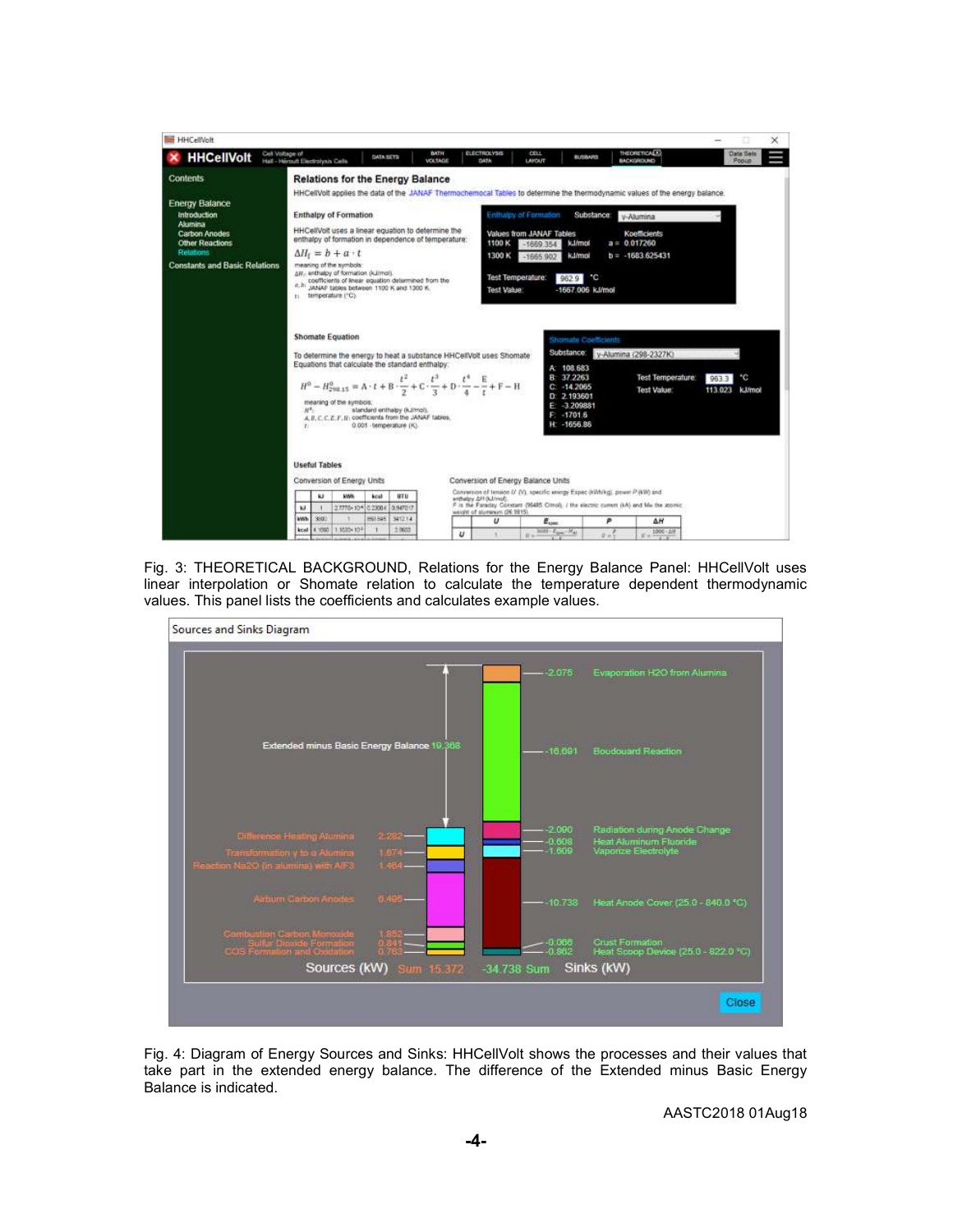

Fig. 5:Extended Energy Balance Diagram: Compared to the Haupin Diagram (Fig. 1) this figure shows in addition the components of the extended balance and indicates also the difference between the two balances.

# Electrolysis Cells with Four Anode Rows

A recent publication [13] considers the idea to construct electrolysis cells with four anode rows (see also [14]). With HHCellVolt you may investigate the design options and corresponding cell voltage of such an electrolysis cell.

HHCellVolt contains adapted panels and diagrams to handle this extended anode table layout. Also the algorithms, calculating the anodic fanning factors or bubble voltage, for instance, are adapted to this new anode panel layout.

### Example of the calculation of impact of the extended reactions on the cell operating conditions

In [13], a wide cell using four anode rows operating at 762.5 kA was presented. As proposed by Barry Welch, one of the co-author, the equivalent energy to make metal was specified to be 6.6 kWh/kg instead of Haupin's suggested value of 6.34 kWh/kg. For an operation at 95% of current efficiency, this corresponds to an equivalent voltage to make the metal of 2.104 V instead of 2.021 V. In turn, for an operation at 762.5 kA that represents 1604.3 kW instead of 1541.0 kW of power requirement to continually produce the metal and carry on the extended reactions. For an assumed cell operation at 4.1 V and an external busbar drop of 300 mV, this represents a calculated cell internal heat of 1293.2 kW instead of 1356.5 kW.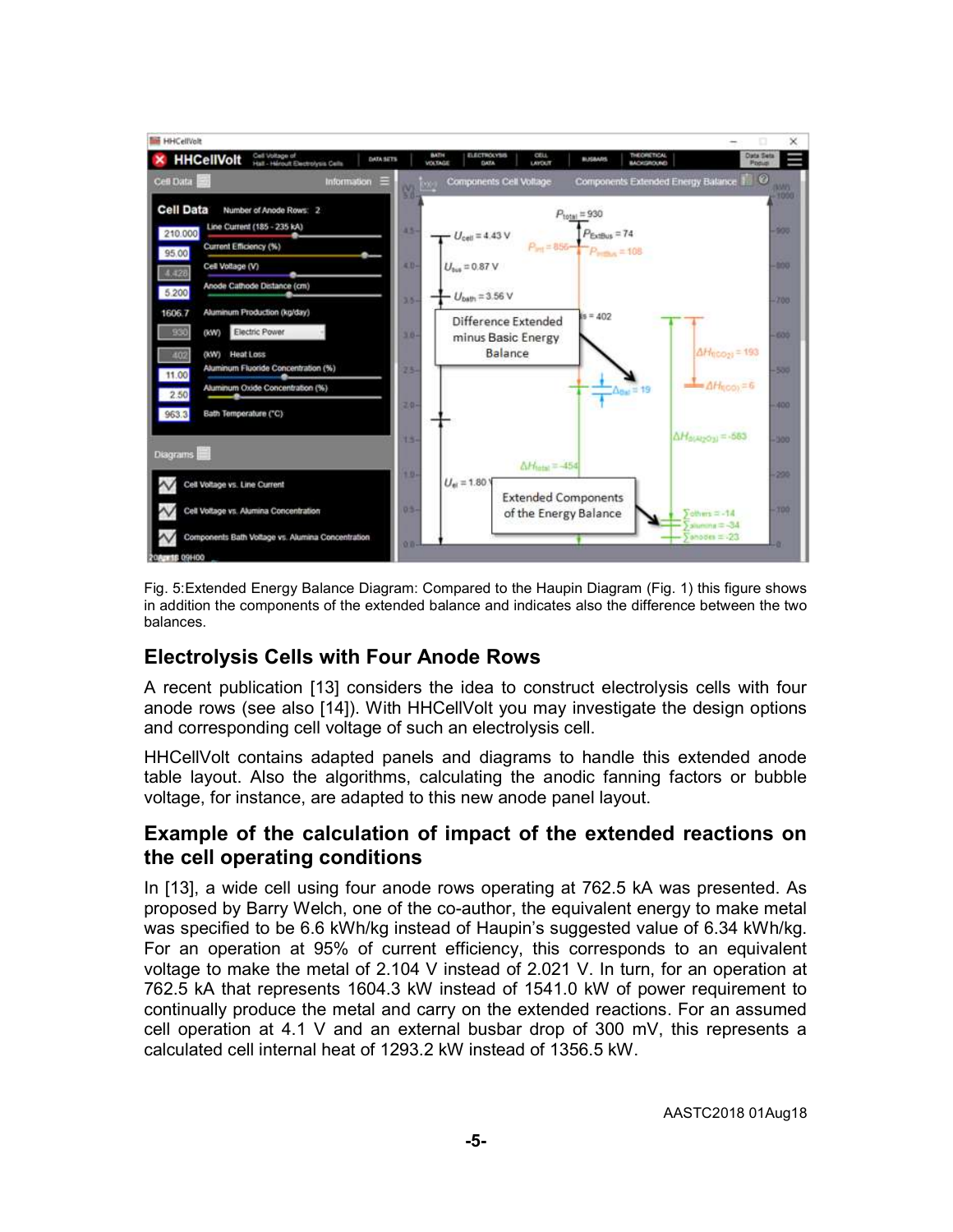

Fig. 6: Electrolysis Cell with Four Anode Rows: the figure shows the adapted panels and diagrams to handle a cell layout with four anode rows. Activating the corresponding button, you may switch between the conventional and extended anode panel layout.

So, for a cell operation at 762.5 kA and 95% current efficient, this 0.26 kWh/kg extra energy requirement to carry-on the extended reactions represent 63.2 kW less of heat dissipation. HHCellVolt will calculate that for us, but it will not tell us what the impact of that difference of cell heat loss on the cell operating conditions will be. For that, we have to use another mathematical model, in the present case, Dyna/Marc 14 [15] was used.

Since Dyna/Marc 14 uses Haupin's equation to calculate the equivalent voltage to make the metal and hence doesn't support the calculation of the impact of the extended reactions on the cell internal heat calculations, that impact will be assess indirectly by increasing the external busbar drop by 83 mV from 300 mV to 383 mV and by reducing accordingly the ACD in order to maintain the same cell voltage. Those 2 adjustments produce the same change of cell internal heat and hence have the same thermal impact on the cell operation than the addition of energy required to carry-on the extended reactions.

Table 1 presents the comparison of the cell operating conditions prediction using on the left Haupin recommended 6.34 kWh/kg energy requirement to produce the metal and on the right using Welch recommended 6.6 kWh/kg energy requirement to carryon both the metal production and the extended reactions.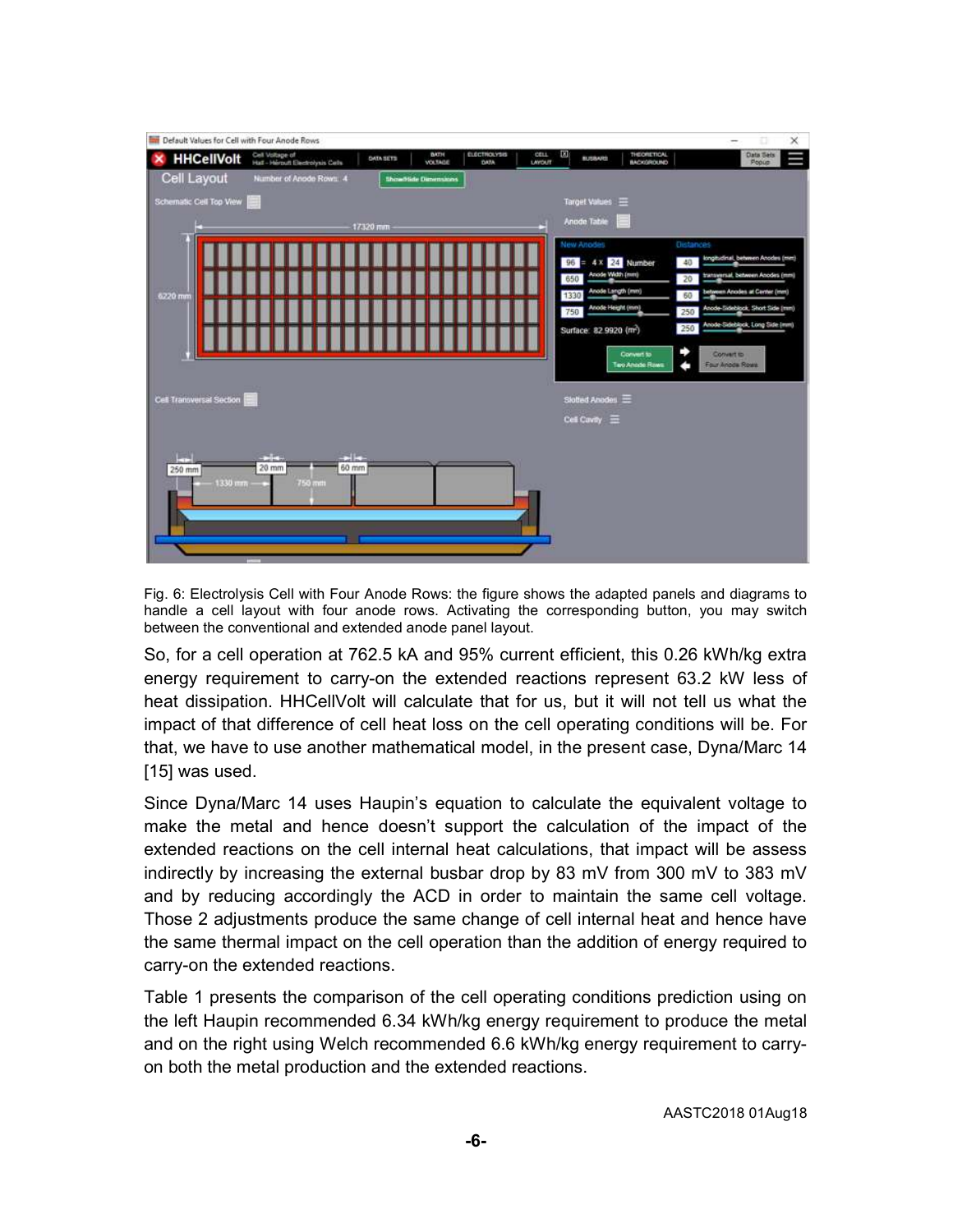| Amperage                    | 762.5 kA         | 762.5 kA          |
|-----------------------------|------------------|-------------------|
| Nb. of anodes               | 48               | 48                |
| Anode size                  | 2.6m X.65m       | 2.6m X.65m        |
| Nb. of anode studs          | 4 per anode      | 4 per anode       |
| Anode stud diameter         | 21.0 cm          | $21.0 \text{ cm}$ |
| Anode cover thickness       | 15 cm            | 15 cm             |
| Nb. of cathode blocks       | 24               | 24                |
| Cathode block length        | 5.37 m           | 5.37 m            |
| Type of cathode block       | HC10             | HC10              |
| Collector bar size          | 20 cm X 12 cm    | 20 cm X 12 cm     |
| Type of side block          | HC <sub>3</sub>  | HC <sub>3</sub>   |
| Side block thickness        | 7 cm             | 7 cm              |
| ASD                         | 25 cm            | 25 cm             |
| Calcium silicate thickness  | 3.5 cm           | 3.5 cm            |
| Inside potshell size        | 17.02 X 5.88 m   | 17.02 X 5.88 m    |
| <b>ACD</b>                  | $3.0 \text{ cm}$ | 2.8 cm            |
| Excess AlF <sub>3</sub>     | 11.50%           | 11.50%            |
|                             |                  |                   |
| Anode drop (A)              | 347 mV           | 347 mV            |
| Cathode drop (A)            | $118 \text{ mV}$ | $118$ mV          |
| Busbar drop (A)             | 300 mV           | 383 mV            |
| Operating temperature (D/M) | 968.9 °C         | 967.5 °C          |
| Liquidus superheat (D/M)    | $10.0$ °C        | 8.6 °C            |
| Bath ledge thickness (D/M)  | 4.51 cm          | 6.04 cm           |
| Metal ledge thickness (D/M) | $0.54$ cm        | $2.08$ cm         |
| Current efficiency (D/M)    | 95.00%           | 95.00%            |
| Cell Voltage (D/M)          | 4.10 V           | 4.10 V            |
| Internal heat (D/M)         | 1330 kW          | 1267 kW           |
| Energy consumption          | 12.87 kWh/kg     | 12.87 kWh/kg      |

Table I: Comparison of predicted operational data

As it can be seen in Table I, even if the extra 63 kW required only represents about 4% of the 1450 kW needed to carry-on the metal production, it represents about 5% of the about 1300 kW cell internal heat for a cell operating at 12.9 kWh/kg. That percentage of the cell internal heat will increase further for very low energy consumption cells. Furthermore, since the cell only accommodate the difference by adjusting its cell superheat, that extra 63 kW of energy requirement reduced the cell superheat by about 1.4 °C or 14%. Clearly, this kind of thermal impact been to be accounted for when designing high amperage and/or low energy consumption cells.

### **Conclusions**

In recent years, work has been done to refine the calculation of the energy required to carry-on all the reactions taking place in an aluminium reduction cell ([7] - [9]). This kind of cumbersome enthalpy calculation has been streamlined in a very powerful and user-friendly MS Windows PC program called HHCellVolt.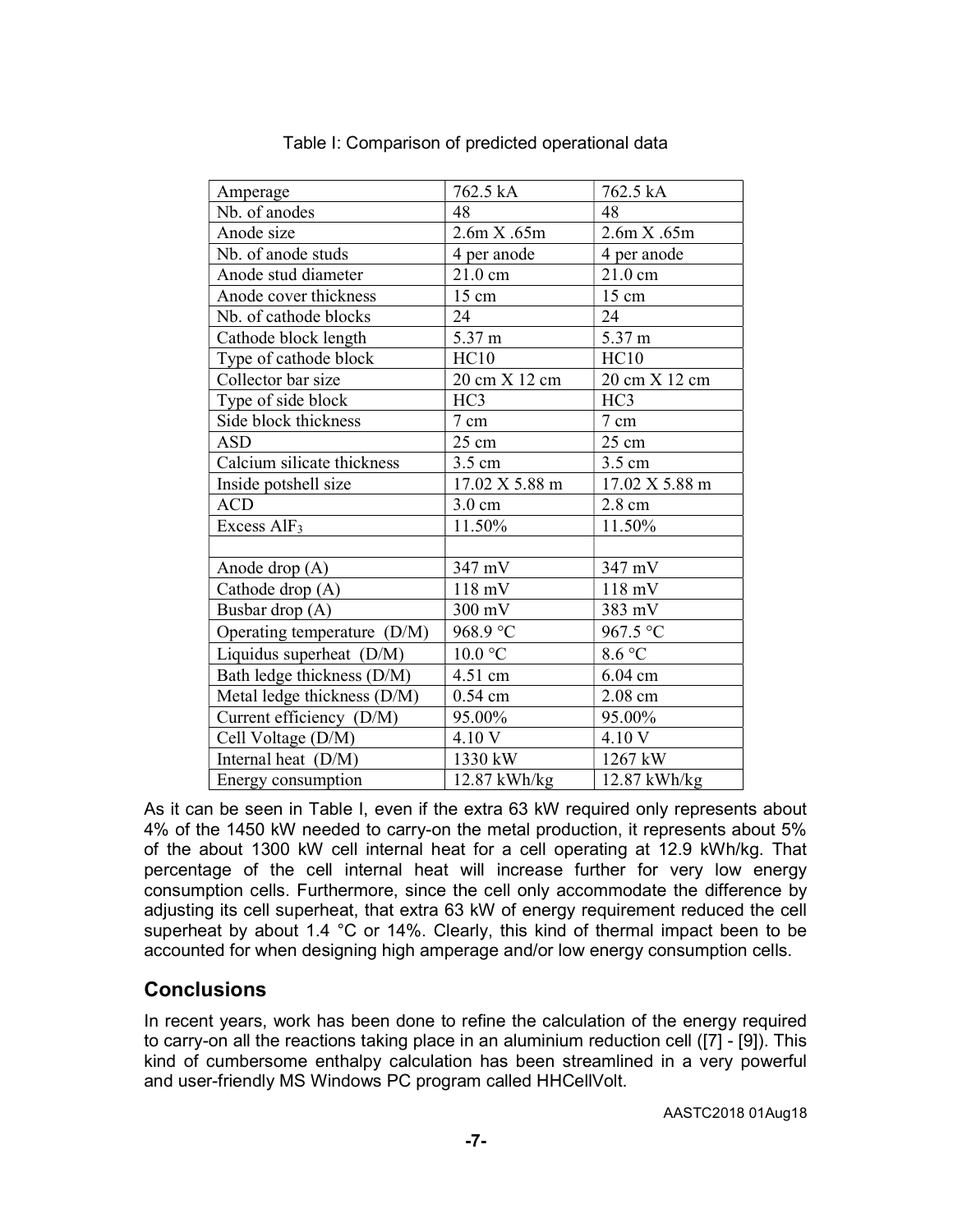This make HHCellVolt the perfect tool to make preliminary cell design studies on the impact of the choice of anode panel layout, anode current density, ACD, bath chemistry, anode, cathode and busbar voltage drop etc. on the resulting cell voltage and hence the cell power consumption.

The importance of considering the impact of the energy required to carry-on the extended reactions taking place in a cell has been demonstrated on the example of a wide cell operating at 762.5 kA published recently [13].

### References

[1] P. M. Entner, New Feature of ElyseSem/ElysePrg, Aluminium 75 1999 12, 1064-1072.

[2] P. M. Entner, AlPrg: a software tool for aluminium smelting, Aluminium 83 2007 1/2, 32-35.

[3] W. Haupin, Interpreting the Components of Cell Voltage, Light Metals 1998, 531-537.

[4] W. Haupin, H. Kvande, Thermodynamics of Electrochemical Reduction of Alumina, Light Metals 2000, 379-384.

[5] User's guide of HHCellVolt: http://www.peter-entner.com/ug/windows/hhcellvolt/toc.aspx

[6] J. Antille, R. von Kaenel, L. Bugnion, Hall-Héroult Cell Simulator: a Tool for the Operation and Process Control, Light Metals 2016, 617-622.

[7] A. Al Zarouni, L. Mishra, N. Ahli, M. Bastaki, A. Al Jasmi, A. Arkhopov, V. Potocnik, Energy and Mass Balance in DX+ Cells during Ampere Increase, Proceedings of XXXI International Conference ICSOBA, XIX International Conference Aluminium of Siberia, Sept. 4-5, 2013, Krasnoyarsk, Russia p.494-499.

[8] V. Gusberti, D. D. Severo, B. J. Welch, M. Skyllas-Kazaros, Modeling the Mass and Energy Balance of Different Aluminium Smelting Cell Technologies, Light Metals 2012, 929-934.

[9] B. Welch, Cell Energy Input - Part2: Its Utilization, TMS2012 Course Industrial Aluminum Electrolysis, Sep. 19-14, 2012 Chicoutimi, Quebec, Canada, p84-97.

[10] S. W. Jessen, Mathematical Modeling of a Hall-Héroult Reduction Cell, Thesis Sep. 2008, Electrical Engineering, Technical University of Denmark, Lyngby, Denmark.

[11] J. N. Bruggeman, Pot Heat Balance Fundamentals, Proceedings  $6<sup>th</sup>$  Australasian Aluminium Smelting Technology Conference and Workshp. Queenstown New Zealand, Nov. 22-27, 1998 p.167-190.

[12] I. Tabsh, M. Dupuis, A. Gomes, Process Simulation of Aluminum Reduction Cells", Light Metals 1996, 451-457.

[13] M. Dupuis, B. Welch, Designing cells for the future - Wider and/or even higher amperage?, Aluminium 2017, Vol. 93 1/2, 45-49.